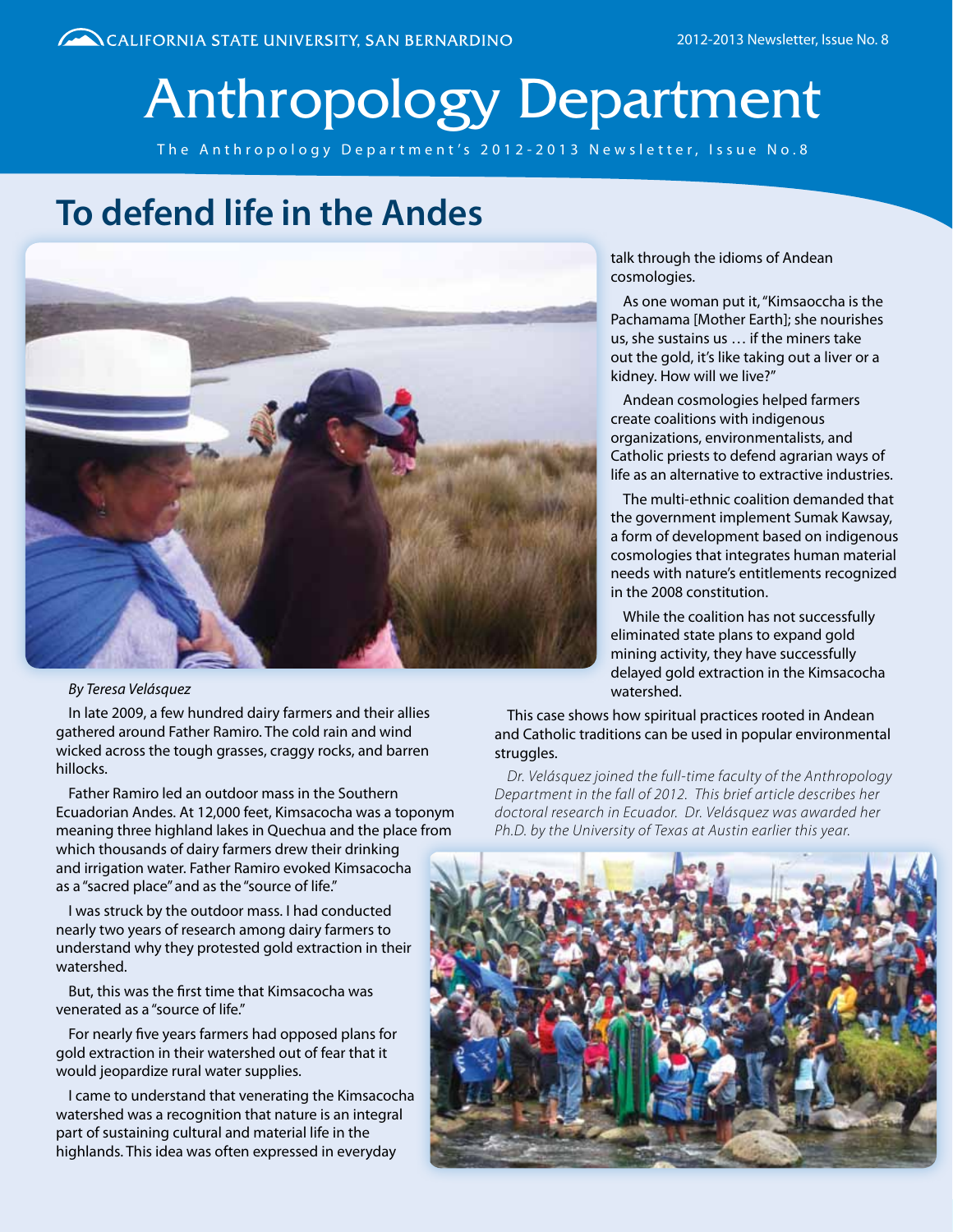### **DEPARTMENT NEWS Our Department Hosts a Royal Visit!**

On Nov. 8, 2012, our department welcomed His Majesty Solomon Iguru I, the Omukama (king) of Bunyoro-Kitara in Uganda, to **CSUSB.** 

The Omukama, who was visiting southern California, was accompanied by his Principal Private Secretary, Yolamu Nsamba Ndoleriire, who spoke to a class of anthropology students on the history of the kingdom's regalia and also presented the Omukama's remarks on the economic development climate of the kingdom to a luncheon of Phi Beta Delta, the campus's international honor society.





**Dr. Russell Barber** 537-5523, SB-307 rbarber@csusb.edu

**Dr. Frances F. Berdan** 

**Emerita** 537-5505, SB-309 fberdan@csusb.edu

**Dr. Kathleen M. Nadeau** 537-5503, SB-302D knadeau@csusb.edu

**Dr. Wesley A. Niewoehner** 537-5567, SB-313 wniewoeh@csusb.edu

**Dr. James C. Pierson Emeritus** 537-5504, SB-311 jpierson@csusb.edu

**Dr. Peter T. Robertshaw Department Chair** 537-5551, SB-327G proberts@csusb.edu

**Dr. Teresa A. Velasquez** 537-5504, SB-311 tvelasqu@csusb.edu

**Three-Year Part-Time Lecturers** Ms. Christine Dias

Dr. Jennifer Miller-Thayer

For advising in the major, please contact any full-time faculty member during their office hours (preferably in person) or by phone or e-mail.

**Anthropology Web site** http://anthropology.csbs.csusb.edu

**Newsletter Editorial Team** Alan Llavore Patricia Massei Peter Robertshaw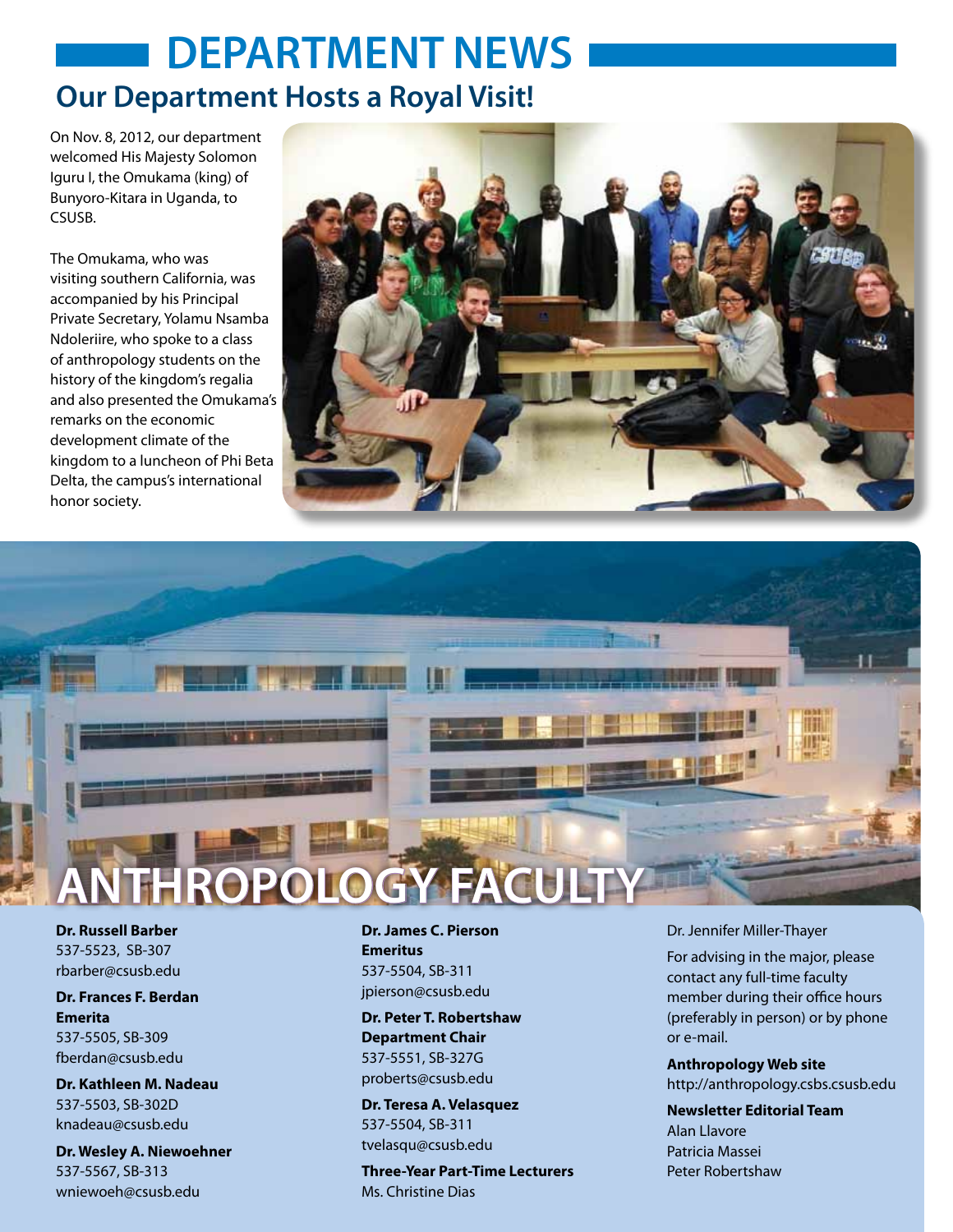#### **Alumni News**

**Christine Carter (Peralta),** B.A. 2009, was recently married and is an assistant branch manager at JP Morgan Chase in Santa Ana, CA.

**Jenny Diaz,** B.A. 2010, is in Albany, NY, attending SUNY working on her master's in Information Science. She is currently working as a graduate assistant at the New York State Library in the Operations Unit and hopes to gain invaluable experience in the field.

**Manuel Galaviz,** B.A. 2011, will be attending graduate school, next fall, at the Lozano Long Institute of Latin American Studies (LLILAS) at the University of Texas at Austin. This is a laborious 2-year terminal interdisciplinary M.A. program with more than 30 affiliate departments.

**Alyse Romero,** B.A. 2010, has been awarded a James Madison

**Student Awards and Recognition**

**Jennifer Laviguer** was one of six CSUSB students selected to represent our university at the 2013 National Model UN Conference – Latin America held in the Galapagos Islands.

**Blanca Garcia** was a member of the CSUSB Model UN Team that won an Outstanding Delegation award in New York.

**Gloria Aragon-Gonzalez** was awarded the Yolanda T. Moses Scholarship to help defray the costs of her CSUSB education.

**Leysett Silva** won a McNair Scholarship so that she spent part of last summer conducting literature-based research on the archaeology of maroon (escaped slave) settlements in the Americas.

**Juanita Cabrera**, **Barry Chew**, **Sieuzaan Eygabroad**, and **Leysset Silva** were awarded Dora J. Prieto Scholarships to help defray the costs of their CSUSB education.

**Miguel Garcia** has been accepted into the MA program in Applied Anthropology at San José State

Fellowship by the James Madison Memorial Fellowship Foundation of Washington, D.C. This fellowship will fund up to \$24,000 of her course of study toward a master's degree, which must include a concentration of courses on the history and principles of the United States Constitution. Alyse is currently subbing (long-term) for California Cadet Corps (CASS) at Curtis Middle School in San Bernardino, which is a program with a military foundation that teaches students leadership skills as well as other life skills such as first aid, health, fitness, and confidence. She is also in the process of applying for a commission to be an officer and becoming a full-time commandant for the program. Once she has completed her master's and teaching credential, she plans to teach social studies and Cadet Corps.

#### **Linda Stockham,** B.A.

Anthropology, 1973; Interdisciplinary M.A. Anthropological Studies, 1987) and retiree (Administrative Support Coordinator for Anthropology & Geography departments), has received word that her play Divorce Sale is to be produced by the Pattaya Players Community Theatre in Pattaya, Thailand, and scheduled to open on March 1, 2013. This is the first time her play has been produced in Thailand. Pattaya is the second largest city in Thailand and is a popular tourist spot.

#### **In Memoriam**

**Lesley Dwight-Cochran,** B.A. 2000, died suddenly Aug. 29, 2012, in Redlands. Lesley was a Community Service Officer with the Riverside County Sheriff's Department and was working on an MA in Criminal Justice at CSUSB.

#### University.

At the 2012 College Awards Night, **Desiree Lopez** and **Manny Galaviz** were recognized for their outstanding service to our department as leaders of ALPACA.

**Kamelle Leggette**, anthropology major, was a member of a team of four students representing CSUSB who captured first place at the Black Voice Foundation's "Opportunity of a Lifetime" national case study competition. The CSUSB team beat the defending champions from the University of Arkansas at Pine Bluff in the final round of the competition. Please join us in congratulating Kamelle on her success!

#### **2012 Summer Fieldwork Scholarships**

As a result of exceptionally generous donations from our alumnus **Mike Swank**, B.A. 2011, and other donors, five anthropology students were awarded scholarships to support their summer fieldwork and training:

**Ashleigh Clayton** undertook

an archaeological internship at Statistical Research Inc. in Redlands.

**Kelley Bartels-Flack** went to Nicaragua where she participated in a field school in primate behavioral ecology.

#### **Senior Honors Theses**

In the last year four students wrote senior honors theses and thereby graduated with departmental honors:

- **• Barbara Curcic-Miles**: *The Swahili Coast and the Indian Ocean: Trade Patterns from the Ninth to the Fifteenth Centuries*
- **• Joe Curran**: *Discovering Monuments of the Past: Remote Sensing of Earthworks in Uganda*
- **• Manny Galaviz**: *Chicano Park and the Chicano Park Steering Committee: History, Myth, and Identity*
- **• Sue Honey**: *Khoekhoe: The Origin and Spread of Domestic Animals and Pottery to the Cape*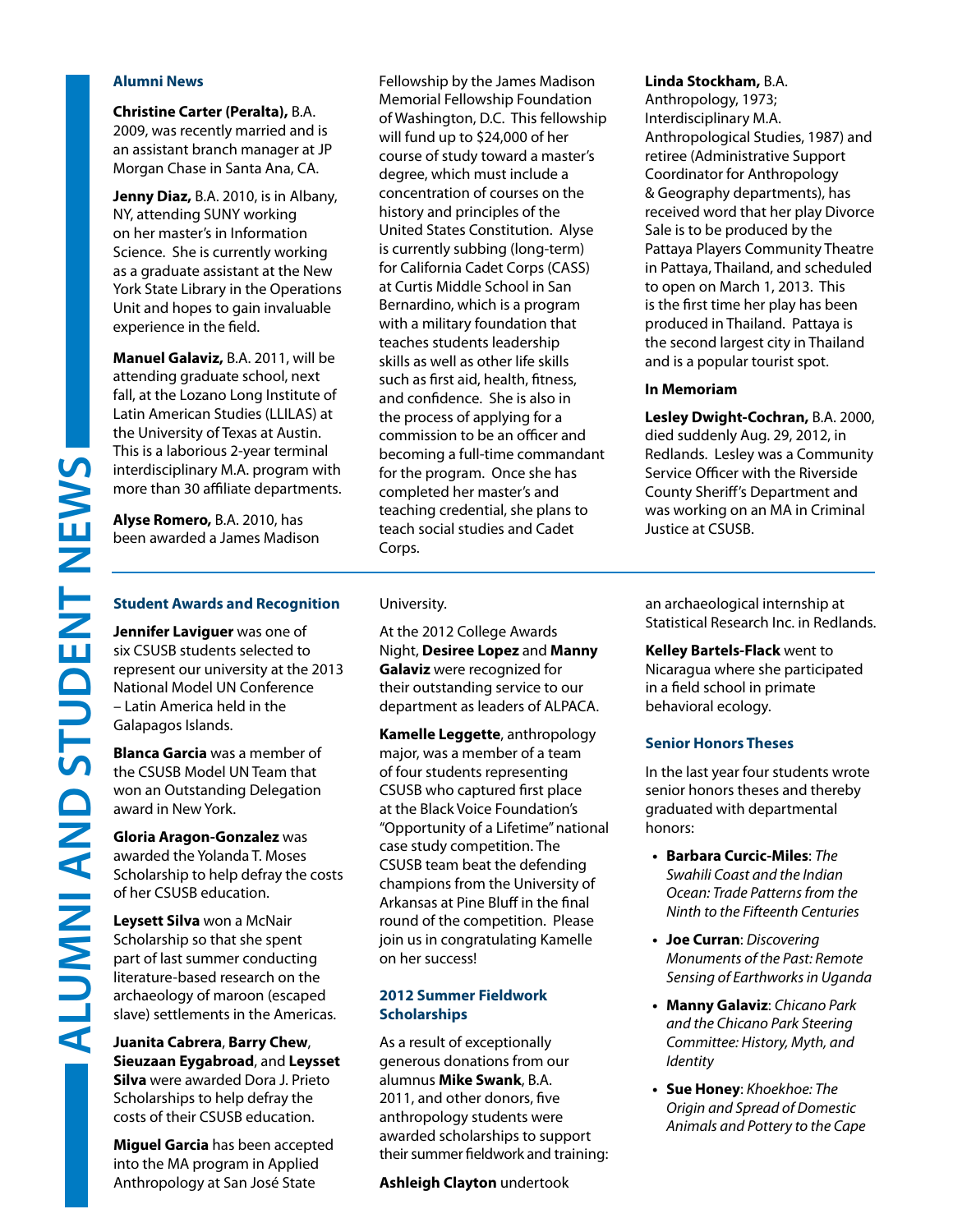### **Two new exhibits open at The Anthropology Museum**

Since our last departmental newsletter, two exhibits have opened at The Anthropology Museum.

The first, curated by Professor Russell Barber of the Anthropology Department, opened in spring of 2012 and explored beads and their place in history.

It featured many antique beads from around the world and discussions of the technological steps in their production, as well as several exquisite reproductions and original pieces of beadwork by Sharon Yellowfly.

The second, "Bountiful Harvest," opened in spring of 2013 and shows the place of plants – as food, medicine, and industrial materials – in the traditional lifeways of Native Americans in Southern California.

Curated by Professor Thomas Long of the History Department, this exhibit has brought input from several of the local tribes who have shared items and traditional knowledge for the exhibit.

The Museum also has established the Friends of the Anthropology Museum, an organization established to help the Museum gain the resources needed to support its goals.

### **Laboratory for Ancient Materials Analysis (LAMA) News from Dr. Berdan**

In September I traveled to Washington, D.C., to obtain loose adhesive samples from four ancient Mexican turquoise mosaics (two shields, one mask, and one especially exquisite disk).

These artifacts were discovered in a cave in the early 1900s, and I had previously obtained loose samples of adhesives and turquoise stones from a jar catalogued with the artifacts.

Dr. David Maynard from the CSUSB Chemistry Department has been analyzing these samples – our

current results are still preliminary, but we will have definitive results soon.

The turquoise stones are being sourced by a geologist on our team, Dr. Alyson Thibodeau of the University of Arizona.

A symposium devoted to turquoise at the recent Society for American Archaeology meetings in Honolulu suggests some new interpretations of ancient turquoise trade are being forged, and LAMA is right in there (I was a discussant for that symposium).

LAMA is grateful and privileged to have been granted permission by the National Museum of the American Indian (Smithsonian Institution) to analyze these materials.

Recent results of other analyses have been published in a volume on Mayan art at Dumbarton Oaks (Washington, D.C.) and a volume on Mayan masks published in Mexico.

## **Seeking Support**

The Anthropology Department and department Chair Pete Robertshaw are very grateful to those who have donated to the department during the last year. As a result of your generosity, we have given some student scholarships and used money to buy materials for exhibits in our Anthropology Museum. Most of our own faculty are also continuing to contribute via payroll deduction to a scholarship fund for our anthropology majors. We hope that some of you will consider adding your donations to the department or designating a larger gift in your name or in someone else's honor. We have many needs, including scholarships, our museum, student fieldwork and travel, and lab equipment.

If you would like to make a gift to Anthropology Department, you may make your check payable to the **CSUSB Philanthropic Foundation**, and in the memo section write **Anthropology Department**. You may send your check to **Brent Hunter**, Director of Development, College of Social and Behavioral Sciences, California State University, San Bernardino, 5500 University Parkway, San Bernardino, CA 92407. For more information on how to make a gift to the department please contact Brent Hunter at (909) 537- 7363, or via e-mail at **bhunter@csusb.edu**.

To give online, go to *https://development.csusb.edu/makeagift*.

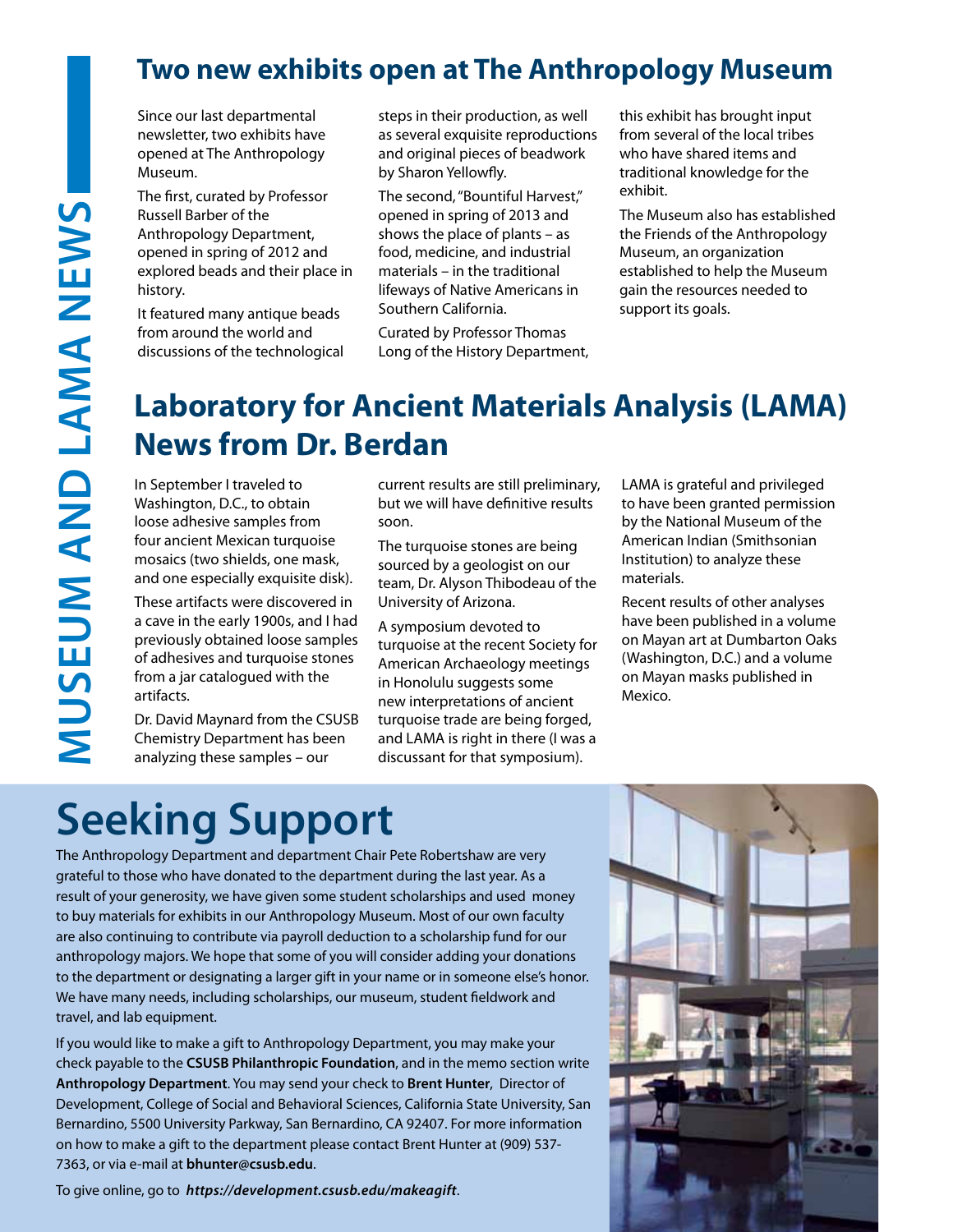ALPACA carried on as if the summer break did not happen at all! We continued with the traditional Ethnic Dines, visited museums, and hosted guest lectures by professionals in the anthropology field.

Starting off with the fall quarter, ALPACA's first ethnic dine was held at SalvaNica Restaurant in Rancho Cucamonga.

Later in the auarter, we visited The Museum of Tolerance and re-visited Merkato Ethiopian Restaurant and Market in Los Angeles.

Throughout the fall quarter we conducted a Fundraiser/Raffle with a first place prize of a Kindle Fire, courtesy of Lorraine Frost, which went to CSUSB grad student Trevor McFann.

At the end of the quarter, we held an ethnic dine, well attended by both students and faculty, at Gul Naz – Cuisine of Pakistan in Colton.

During the winter quarter, we hosted ethnic dines at Bright Star Thai Vegan in Rancho Cucamonga and El Rico Pollo – Peruvian Cuisine and Grill in San Bernardino.

Our brave members dared to visit the infamous Museum of Death in Hollywood and lived to tell the tale!

A few members accompanied



Professor Dubois on a rock art field trip to Black and Inscription Canyons, north of Barstow.

We also acquired ALPACA T-shirts for our members to represent their favorite anthropology club. We unexpectedly received an ALPACA mascot donated to us by ALPACA member, Sarah Lewis!

During spring break we visited San Diego's Museum of Art and also revisited Pokez Mexican Restaurant in

#### Downtown San Diego.

Early in the spring quarter, we welcomed forensic anthropologist, Dr. Alexis Gray, to the CSUSB campus.

After her amazing lecture, we visited I Love Sushi in Highland. At the end of April, we visited the Bowers Museum in Santa Ana, where the actual "Lucy" (*Australopithecus afarensis*) was being publicly exhibited for the last time in the United States. The experience was unforgettable and surreal. After filling our eyes with wonder, we filled our tummies with German delicacies courtesy of Jagerhaus located in Anaheim.

In June Professor Michael Fong from Chaffey Community College gave a lecture to us on the topic of paleopathology. The year ended with a celebratory dinner at the Delhi Palace restaurant in San Bernardino, hosted by the faculty.

ALPACA would like to thank all those who participated in our events, ethnic dines, and trips. We would also like to give a special thanks to Patricia and the CSUSB Anthropology Department.

2012 – 2013 ALPACA Officers: president, Miguel Garcia; vice president, Andrea Frost; treasurer, Gloria Aragon; secretary, Brenda Hernandez; historian, Jose Rodriguez; honorary shaman, Barbara Curcic.

## **Anthropology students out in the field**



**Andrea Frost spent four weeks in Romania, participating in an "osteological survey and workshop" on Late Bronze Age populations in Transylvania.** 

**Manny Galaviz attended the Belize Valley Archaeological Reconnaissance field school and also took the opportunity to visit Tikal in Guatemala.**

**Danny Ramon flew to Kenya to participate in a "field practicum in environmental public health" among the Maasai run by the School for Field Studies.**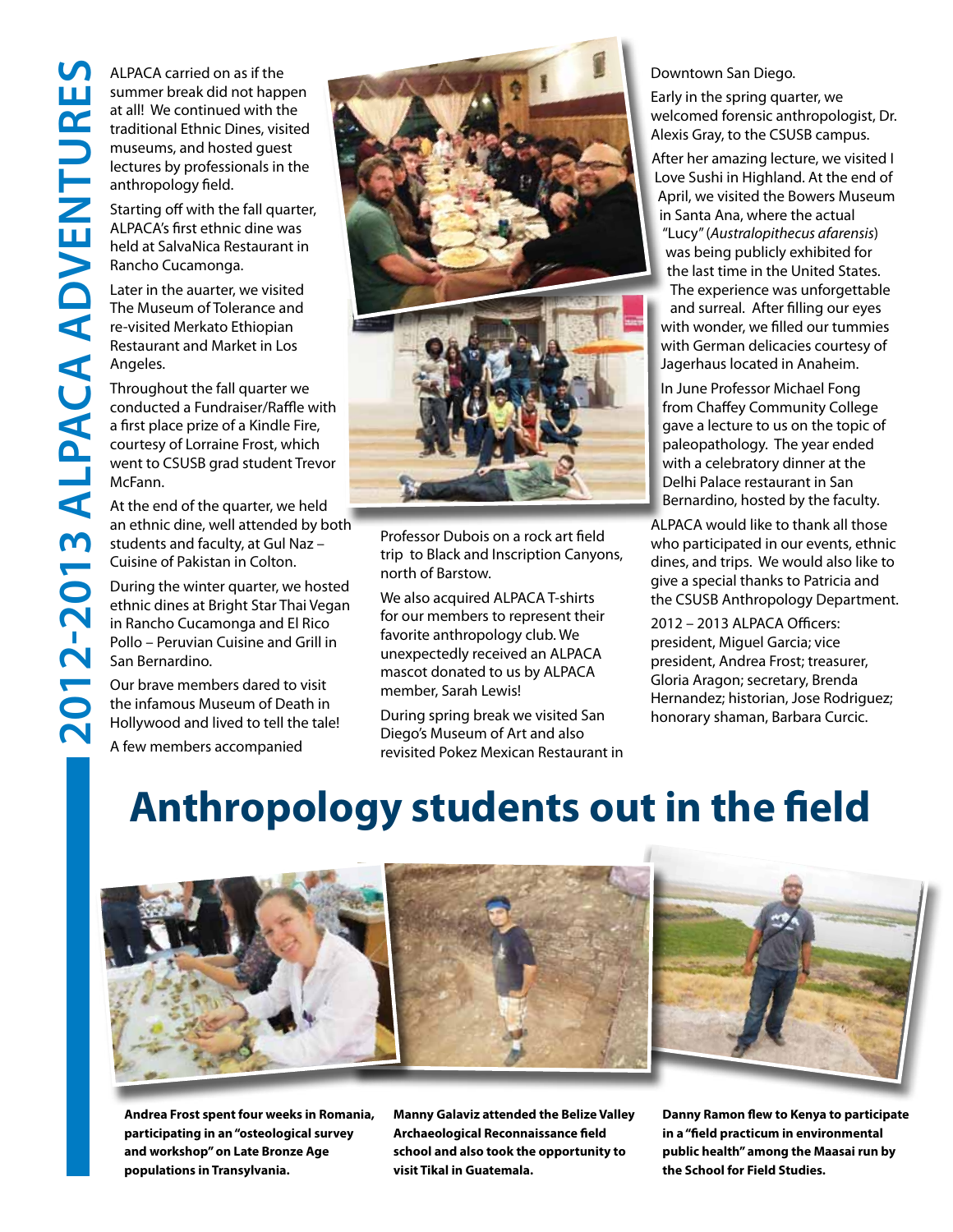**MILEGE OF SOCIAL AND BEHAVIOR** 

## **FACULTY NEWS**

- 25

#### **Russell Barber**

Over the past year, I completed a number of projects and made substantial progress on several others. Two articles have been accepted for publication: "Numerical Place Names in California" (*Names*, the Journal of the Onomastics Society) and "Adena Tablets, Vultures, and Dualism" (*Midcontinental Journal of Archaeology*). In addition, I put what I believe to be the finishing touches on the second edition of *Doing Historical Archaeology*. Last spring I designed and prepared an exhibit, "Beads," in the Anthropology Museum, and Sharon Yellowfly and I are making progress on a long-term joint project to promote healthier eating on the Siksika (Blackfoot) Reserve in Alberta.

#### **Frannie Berdan**

I thought I was retired, but I'm coming to think that it's an illusion. I really enjoy still teaching "my" Mexico courses one quarter a year, and can still do that for a couple more years. It does leave more time for research and writing, and the projects seem to keep piling up. The book that I've

been writing forever (or so it seems), *Aztec Archaeology and Ethnohistory*  with Cambridge University Press, is finally in production. In the next newsletter I



should be able to say that it's "on the shelf." Two articles have recently appeared. One, "Turquoise in the Aztec Imperial World," is published in a landmark volume published by the British Museum. Another is a synthetic article on "Central Mexican States and Imperial Tribute Systems" for the *Oxford Handbook of Mesoamerican* 

*Archaeology*. I have also been busy presenting papers here and there: one on Aztec phonetic glyphs at the International Congress of Americanists in Vienna, Austria; another on different aspects of Aztec featherworking at Penn State University, and yet another featherworking twist at the Society for American Archaeology meetings in Honolulu. Featherworking is getting a pretty heavy workout on my research lately! While in Vienna I had the great privilege of closely examining the famous "Moctezuma's headdress" – an outrageously glorious artifact (am sure there are images of it online). I am also doing more research with ancient American turquoise, which has recently become a really exciting matter among Mesoamerican and Southwest USA archaeologists (see LAMA, this issue). And now back to the next book, *Aztec Daily Lives*, co-authored with Michael Smith of Arizona State University.

#### **Jennifer Miller-Thayer**

In May of last year I gave a presentation on my dissertation fieldwork on cross-border healthcare at the U.S. – Mexican border to the Chaffey College anthropology club and dental students. I also published a short article on this in the last CSUSB newsletter. This past year I was chosen as the full-time temporary anthropology instructor at Chaffey College, which provided me the opportunity to experience the perks of being a full-time college instructor. While there I began teaching the physical anthropology lecture and lab which has added to the list of classes that I now have experience teaching. I also continued to teach at CSUSB during this time, so I have been pretty busy teaching! This past winter, I developed and taught an on-line version of the ANTH 331: Anthropology of Human Development class. At present I am developing



an introductory linguistics course for Chaffey. Furthermore, I am working on a revision of my cultural anthropology textbook and developing exercise workbooks for

all four fields of anthropology with another colleague.

#### **Kathleen Nadeau**

My book, *Women's Roles in Asia*, co-authored with Sangita Rayamajhi, is coming out with Greenwood Press in June 2013. Dr. Rayamajhi of Tribhuvan University in Kathmandu, Nepal, happens to be the mother of one of our majors, whom I met at his commencement ceremony! Last year, I co-authored, with William Holden, "Exemplifying Accumulation by Dispossession: Mining and Indigenous Peoples in the Philippines" in *Geografiska Annaler*, the journal of the *Swedish Society of Geography and Anthropology*. We also co-authored and presented "Neoliberalism and Eco-Feminist Liberation Theology: Does the Philippine Basic Ecclesial Community Movement Help the Poor?" at the 9th *International Conference on Philippine Studies*, which came out in *East Asian Pastoral Review*.

This past December was especially fun as a result of my receiving a *Professor Across Borders* grant to visit Somaiya College in Mumbai, India, where I met and exchanged ideas with colleagues and gave several guest lectures in their classes. I wanted to learn more about the role of women and development in India's microfinancing projects. Dr. Radha from the Somaiya College of Business accompanied me to meet a group of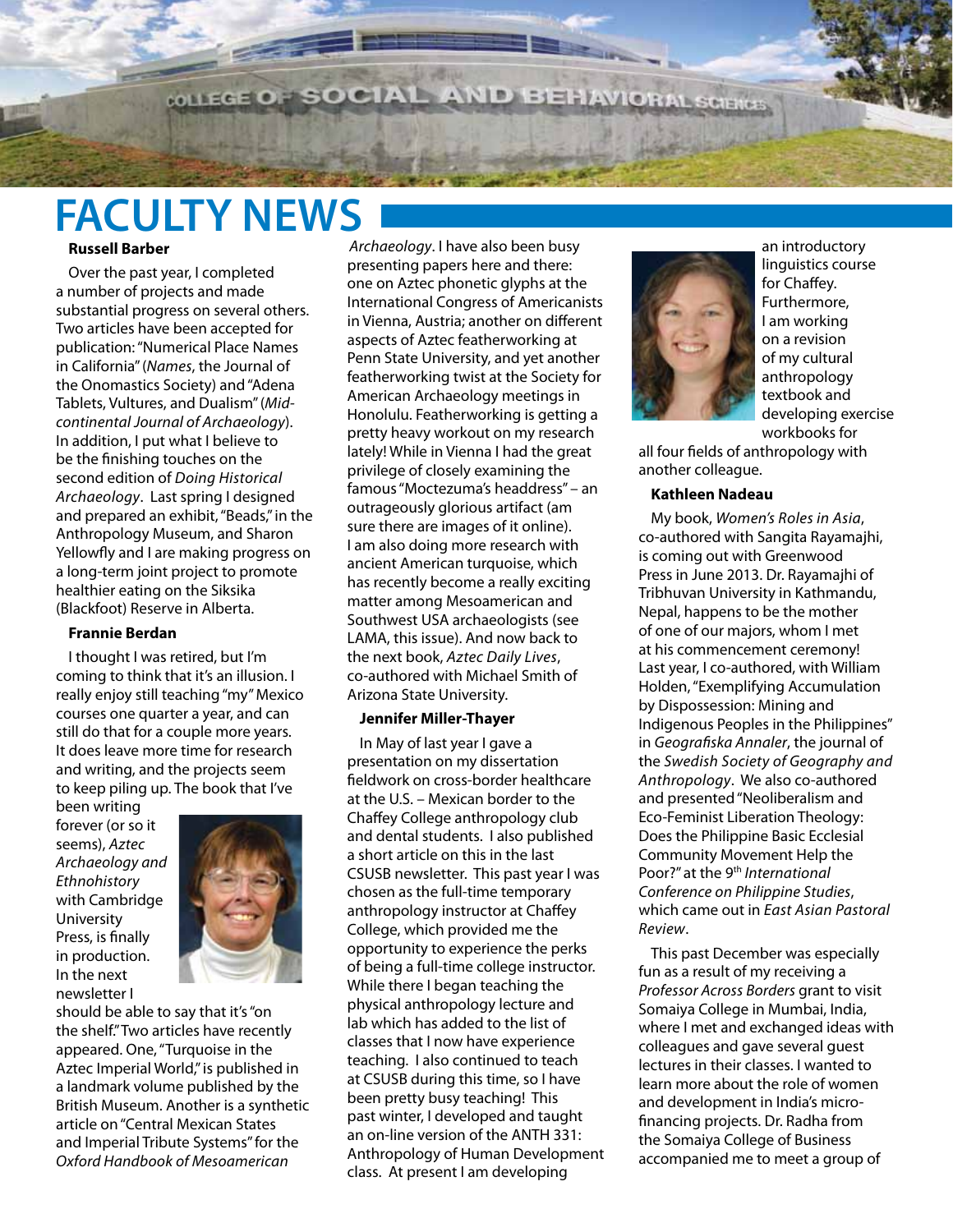



**Anthropology faculty, from left: Teresa Velasquez, Kathleen Nadeau, Peter Robertshaw, Russell Barber and Wes Niewoehner.** 

women involved with Suryoday Micro Financing in East Kurla, central Mumbai. I was fascinated to observe that this micro financing company presented itself as being a social justice and women's empowerment organization, when, contrarily, it was charging what I considered to be a high interest rate of 26 percent. I consequently became interested in the question of whether, or not, this organization is a for-profit organization. I plan to conduct further research on this question of whether, or not, such micro-financing loans help to improve the conditions of poor women's lives and that of their families.

#### **Wes Niewoehner**

This spring I attended the 2013 Paleoanthropology Society meetings and presented my research poster, *Preliminary radiographic analysis of Neandertal and Holocene human MC1 opponens pollicis crests*, which focuses on the morphology of recent human and Neandertal first metacarpal (the bone the runs through the palm of the hand at the base of the

thumb). Neandertal first metacarpals are remarkable for their large their large *opponens pollicis* muscle insertion, which is expressed as a flange-like projecting ridge. My current research on recent human first metacarpals combines information from X-rays and CT scans to demonstrate that the opponens crest in both Neandertals and recent humans has the same internal morphology. This further substantiates my claim that the trait is developmentally plastic and therefore cannot be used as evidence for Neandertal/early modern

human admixture.

This is not to say that there is no evidence for Neandertal/recent human admixture, since analyses of the Neandertal genome continue to suggest that there could have been a low-level of hybridization between these two groups 100,000 to 30,000 years ago. In fact, ancient DNA analyses show us that our population history is much more complex than we previously envisioned. The newly described Denisovian DNA sequences obtained from a 40,000 year old finger bone fragment from Denisova cave in Siberia suggests that there may have been another human population in Asia that was related to, but genetically distinct from, European Neandertals. I'm looking forward to more fossil evidence to show us what they looked like. I do sound a note of caution about ancient DNA studies: we are just learning how to interpret the results, and these interpretations are likely to change. Is it possible that the concept of a Denisovan population, which is defined solely on the basis of ancient DNA, will

not survive future scientific scrutiny? Indeed, these are exciting times for paleoanthropology!

#### **Teresa Velasquez**

I've had a busy, but exciting first year. I worked diligently to develop my classes and get to know all of our wonderful students. I'm already advising some really interesting undergraduate and graduate theses. I presented my research at the American Anthropological Association, the Abriendo Brecha Activist-Scholarship Conference , and will be off to Washington D.C. in late spring to deliver yet another paper at the Latin American Studies Congress. I'm happy to report that I had a co-authored book chapter published earlier this year and another is due out very soon. I look forward to finally getting back to Ecuador this summer after a two and half year absence. More research, hooray!

#### **Peter Robertshaw**

I recently returned from the Society for American Archaeology meetings in Honolulu where I presented a paper titled "Collective Action Theory and Those Despotic Bakitara" about the political economic history and archaeology of western Uganda. I was in the same session with Frannie Berdan! Both our papers will eventually appear as chapters in an edited book. My paper on the future of African archaeology was published late last year in the journal, the African Archaeological Review. Currently I am revising a paper reporting the results of analysis of glass beads from a historic site in Niger; the reviewers for the *Journal of Archaeological Science* thought the paper worthy of publication but they are requiring quite a lot of revisions (dang!). Finally I continue to serve as one of three editors for the peer-reviewed academic journal *Azania: Archaeological Research in Africa*. On the home front, I became a grandfather last year.